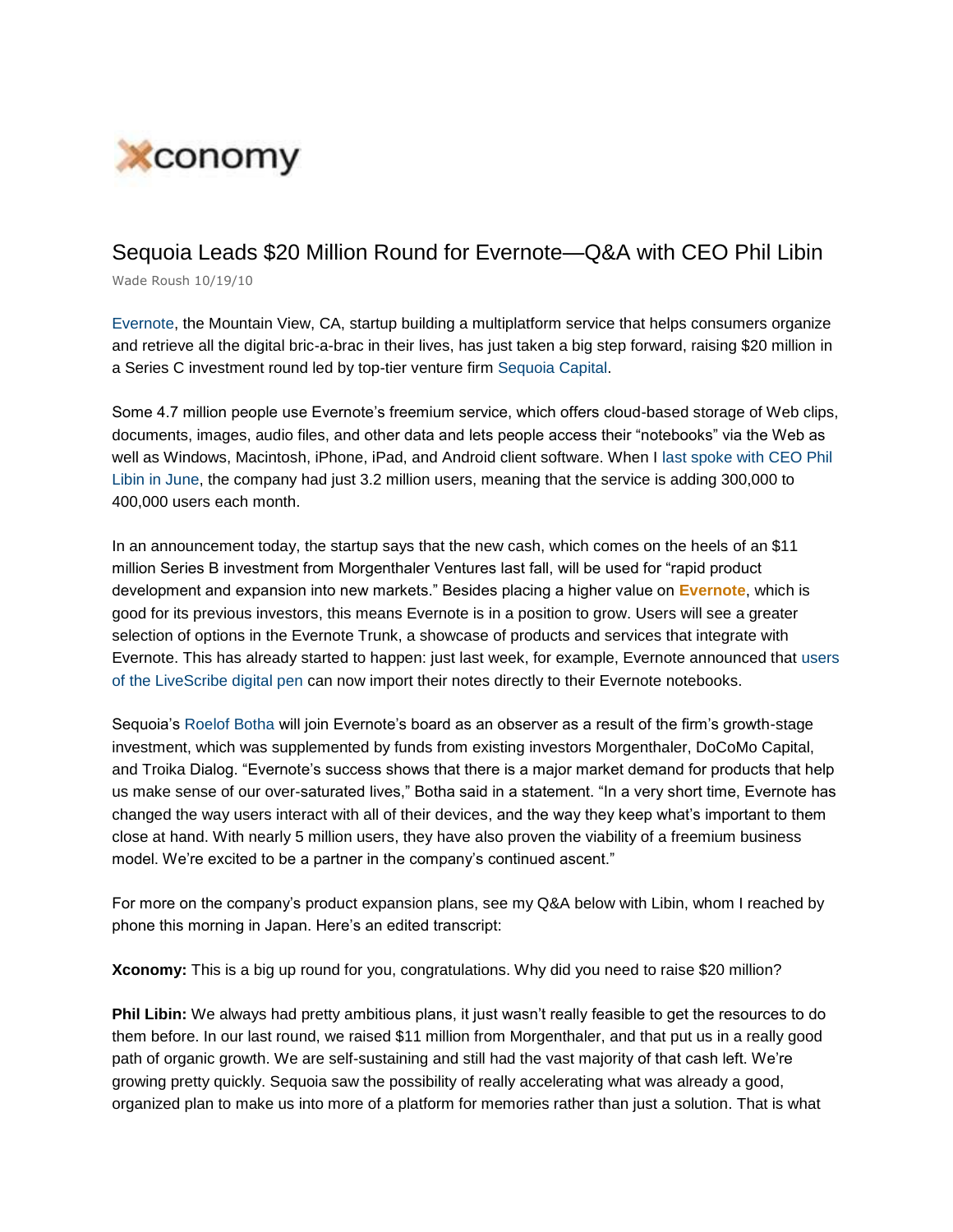we've been wanting to do. It seemed like a ludicrous goal three years ago. It was a little bit less crazy a year ago. And now it seems like a pretty ambitious goal that will take a lot of hard work but it seems plausible.

**X:** When consumer-facing companies raise big growth rounds they usually say they're going to spend it on sales and marketing—is that the idea here?

**PL:** We're not really ramping up marketing at all. We haven't really spent a whole lot on marketing. More than 95 percent of all of our users have come through word of mouth and just organic growth, so we have no intention of doing any conventional marketing. We're not going to be buying ads or anything like that. We'll do what we've always done, which is to invest everything in engineering, in the product, and let people use it for free for as much time as they need to fall in love with it. So of this \$30 million that we have, or close to it, all of it is going back into the product.

**X:** You just spoke about being a platform rather than a solution. What form is that taking and where will we see more of it in the future? Are you talking about fundamentally reinventing or overhauling the product or just extending it?

**PL:** The Trunk launch was sort of our first step toward that, and it's gone really well. We've got hundreds of things in there and lots of new stuff being added all the time, some written by us, some by partners, that add capabilities to Evernote. The voice transcription things are a good example. We always had voice notes in Evernote, and if you want to search them for specific text strings, you can now sign up for one of a couple of different options in the Trunk to that. There are also things in there to help you keep track of to-do lists and annotate PDFs and a lot of stuff like that. We are making a big investment in the capabilities of the API [application programming interface, the tools outside developers use to access Evernote] and the capabilities of our server infrastructure to let tons more ambitious types of products to be created that use Evernote as the platform for your memories. And we'll be working on a bunch of those things ourselves.

We've gotten a ton of requests from people who want to use Evernote in their schools at their place of work, and from doctors who want to use it for medical research or clinical work. Artists, screenwriters. Each of these are vertical functionalities that don't change the core product but make it play nice with all of the other systems that are important systems in your life if you happen to be a doctor or a lawyer or a schoolteacher. Now we have the resources to actually pursue that stuff.

I wouldn't characterize any of that as a reinvention. This isn't a pivot for us. The product is really working well, the model is working well, the revenues are working well. It would be foolish to reinvent it. It's going great. We're just turning it up to 11.

**X:** I think you've got something like a million and a half more members now than when I last talked to you.

**LP:** We've got an office pool about when we'll hit 5 million. Everyone is submitting their guesses. It will be sometime in the next few weeks.

**X:** Why Sequoia? Why did you want to work with them, and what do they bring to the table for Evernote?